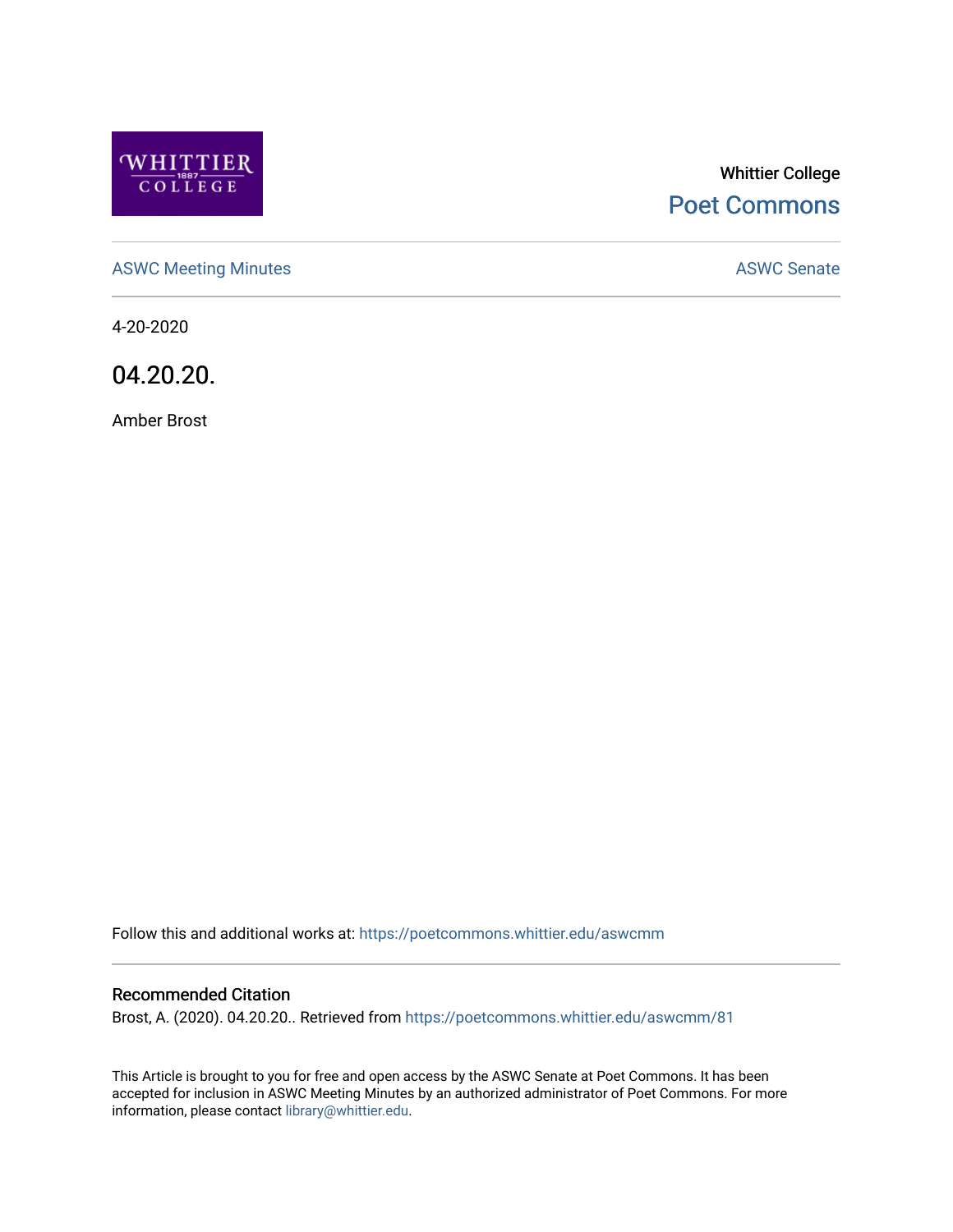



### **Meeting Minutes for** April 20, 2020

- **I. Meeting is called to order at:** 5:32 pm
- **II. Moment of Silence/Inspirational quote**
	- **A.** INSPIRATIONAL QUOTE Read By: Sen. Ross

#### **III. Mission Statement**

**A.** The ASWC Senate, as the governing body of the Associated Students of Whittier College, is dedicated to the betterment of the college as an institution and as a member of the broader community. The Senate shall assist on-campus clubs and organizations in creating, promoting and implementing dynamic programs and events that involve students and add value to their educational experience. This body will act as an open forum for students to voice their opinions and desires, always keeping the best interests of the ASWC in mind. In all its actions, the Senate will serve the students first with integrity, dedication, responsibility and humility.

Read By: Sen. Casserly-Simmons

### **IV. Roll Call – Secretary Brost**

- **A. Present:** Sen. Casserly-Simmons, Sen. Minami, Sen. Iseri, Sen. Hagan-Martin, Sen. Ross, Sen. Mendoza, Sen. Torres, Sen. Malone, Sen. Modesti, Tres. Estrada, VP Joachim, Pres. Moya, Sec. Brost, Dir. Gil, Sen. Royster, Sen. Gracia, Sen. Segura, Sen. Garrison, Sen. Eccles, Sen. Angileri, Sen. Hidalgo, Sen. Alvarez
- **B. Absent excused:** Sen. Green, Dir. Tejada
- **C. Unexcused:**

### **V. Minutes Amendment/Approval**

- **A. Approved by:** Sen. Garrison
- **B. Seconded by:** Sen. Hagan-Martin
- **VI. Public Voice**
	- **A.** N/A

#### **VII. President's Message -** *President Moya*

**A.** Hello everyone, I hope you are healthy and well. Last week as you all know Senate collaborated with Dean of Students, Vice President Bruce Smith in having a virtual town hall. There were about 24-27 participants. Other administrators in Student Life were also present. The main issues brought up at the townhall were concerns regarding the commencement location and concerns regarding the current grading scale. Bruce and administrators primarily listened and expressed they would do their best to get answers and address concerns. On Friday,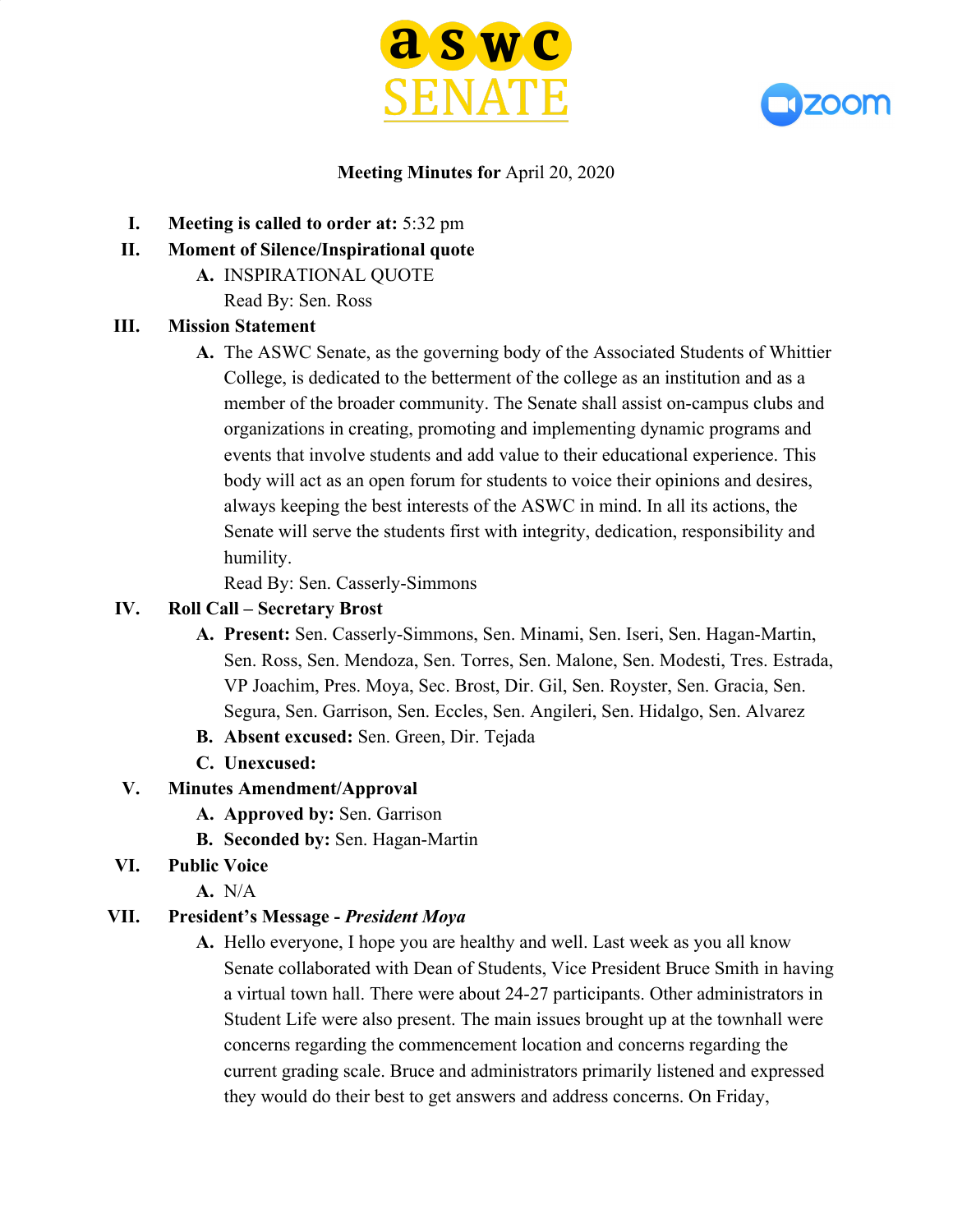



President Oubre had a town hall. This town hall was primarily centered on concerns regarding grading and academics. In addition, I followed up with President Ombre regarding our Executive Board's recommendation to allocate students with work awards the remaining balance of their work award at the end of the semester. So essentially if a student was not able to work off their entire award, they would be awarded the balance at the end of the semester. She said they were going to follow the recommendation and Bruce actually would have more details about this decision due to the fact that many student employees work for Student Life Departments. I will be following up with him in our meeting on the 23rd. President Oubre also stated that expenses associated with online learning that student organizations or faculty have incurred are to be reimbursed. She also elaborated on the Cares Act. The Cares Act is a piece of legislation that awarded colleges and universities a sum of money to be used to support students during this crisis. Do not quote me, but I believe WC was awarded \$1.9M. The amount all institutions in the nation were awarded can be found online, as it is public information. President Oubre explained that these funds are meant to go directly to students who are in financial need. The Act does not provide provisions for how this allocation process be carried out. She has formed a small taskforce of 3 administrators including Filone in Admissions, Justin in the Business Office and another administrator whom I cannot remember the name of. This task force will be responsible for developing how these funds are allocated to students. They are looking to Pell Grant Recipients first with respect to their account balances. For those of you do not know, the Pell Grant is a grant for low income students.

**B.** Sen. Garrison: I had some students come to me and ask me if the school will be doing online class for 2020 in the fall?. Pres. Moya: Someone did as Linda that but she didn't really have an answer for that. She just said that they are trying to prepare if students don't come back to campus. The goal is for students to come back. Sen. Eccles als addressed how this will affect international students. No discussion has been made. It is all what the govt decides.

Sen. Garrison: I have overheard students saying that they have a big problem paying for some much in tuition then going to online classes. Many students are talking about dropping out and graduating a year later then paying for online classes with the expensive tuition.

Pres. Moya: I will bring this up to Linda and Bruce. I don't see them changing tuition.

Sen. Ross: I had a number of first year students say the same thing to me; drop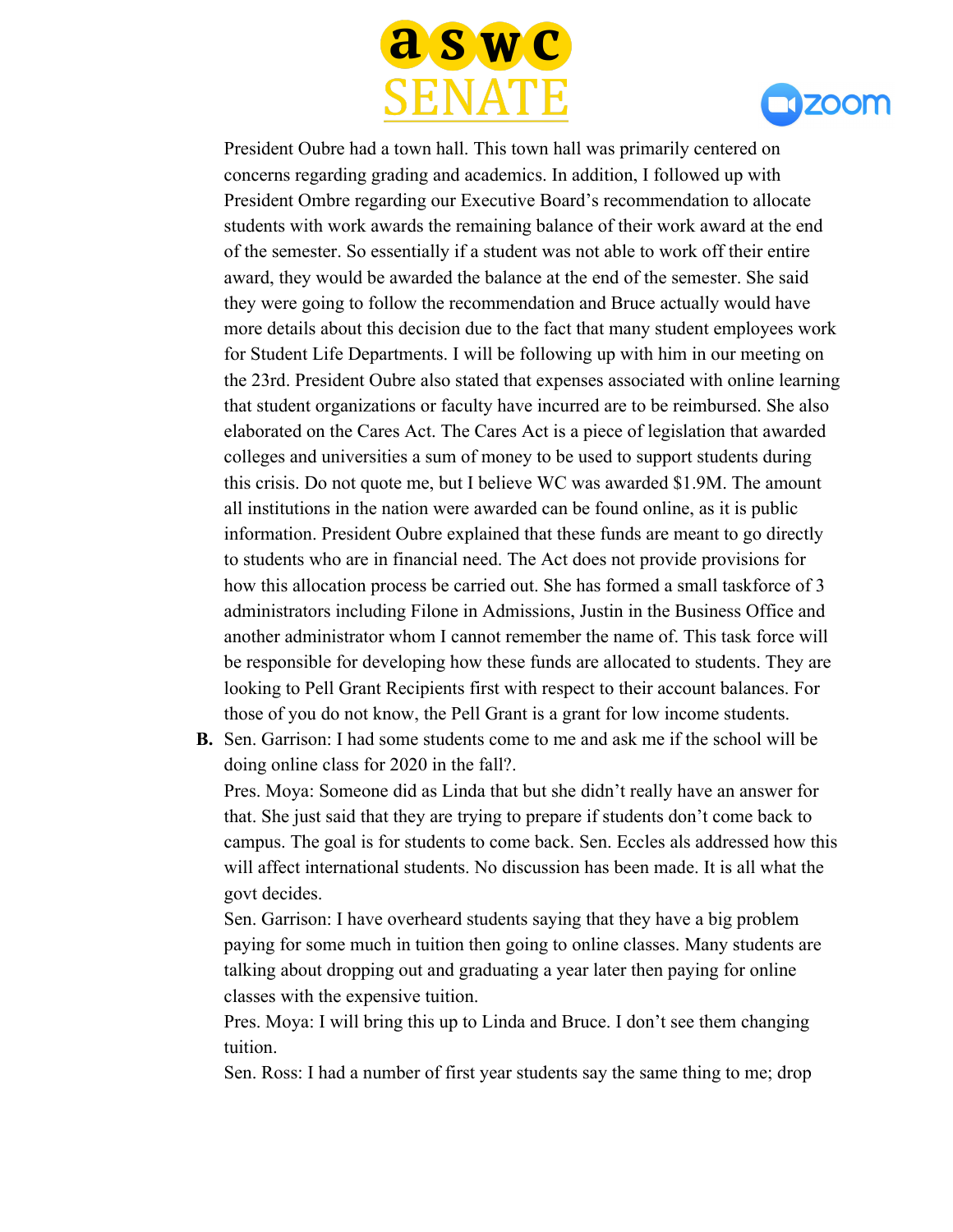



out, work for a year, and take a gap year. A few students are looking into doing a strike on campus because of the grading scale.

Pres. Moya: As Senate president, I think it is important that students voice their opinion. So please let them know if they need anything. I will bring this up to Linda. I know that one student advocated about grading a lot at Linda's meeting and I think they were invited to the faculty's next meeting.

 Sen. Modesti wanted an explanation of what the problems were with the grading quality.

Pres. Moya: The current way the college is handling the grading, a lot of students don't feel like it is equilatable. Many students still need that letter grade, even if they are struggling. A lot of students are advocating that final exams don't

happen. They are also advocating that students pass their class with a C or better. The students just want to make sure the grading scale is equitable.

Sen. Minami: I have posted this topic on my Instagram and have heard concerns from many students. Please let them know that I am here for them and that they can reach out to me, as well as Senate.

Sen. Garrison: I know that commencement is scheduled for this year in December. Gov Neswome has talked about no large events happening in 2020. So I hope there are talks about these events that may take place in the fall. Pres. Moya: I haven't heard anything. But I can ask about those things.

### **VIII. Treasurer's Report -** *Treasurer Estrada*

- **A. General Fund Balance:** \$14,486.48
- **B. Operational Account Balance:** \$14,830.21
- **C. Reserve Account Balance:** \$34,631
- **D. Allocated Thus Far:** \$55,518.98
- **E. First Readings:** \$0.00
- **F. Daily Calendar Considerations:** \$0.00

### **IX. Constituent Reports**

- **A. Academic Affairs Chair:** *Sen. Minami*
	- 1. Concerns about grading scale.
- **B. First-Year Class Council:** *Sen. Iseri*
	- 1. The FCC is finalizing ideas for how we will support the first year class.
- **C. Commuter Representative:** *Sen. Hagan Martin*

1. N/A

**D. Residential Hall Representative:** *Sen. Ross*

 $1$  N/A

- **E. Non-Traditional Student Representative:** *Sen. Mendoza*
	- $1$  N/A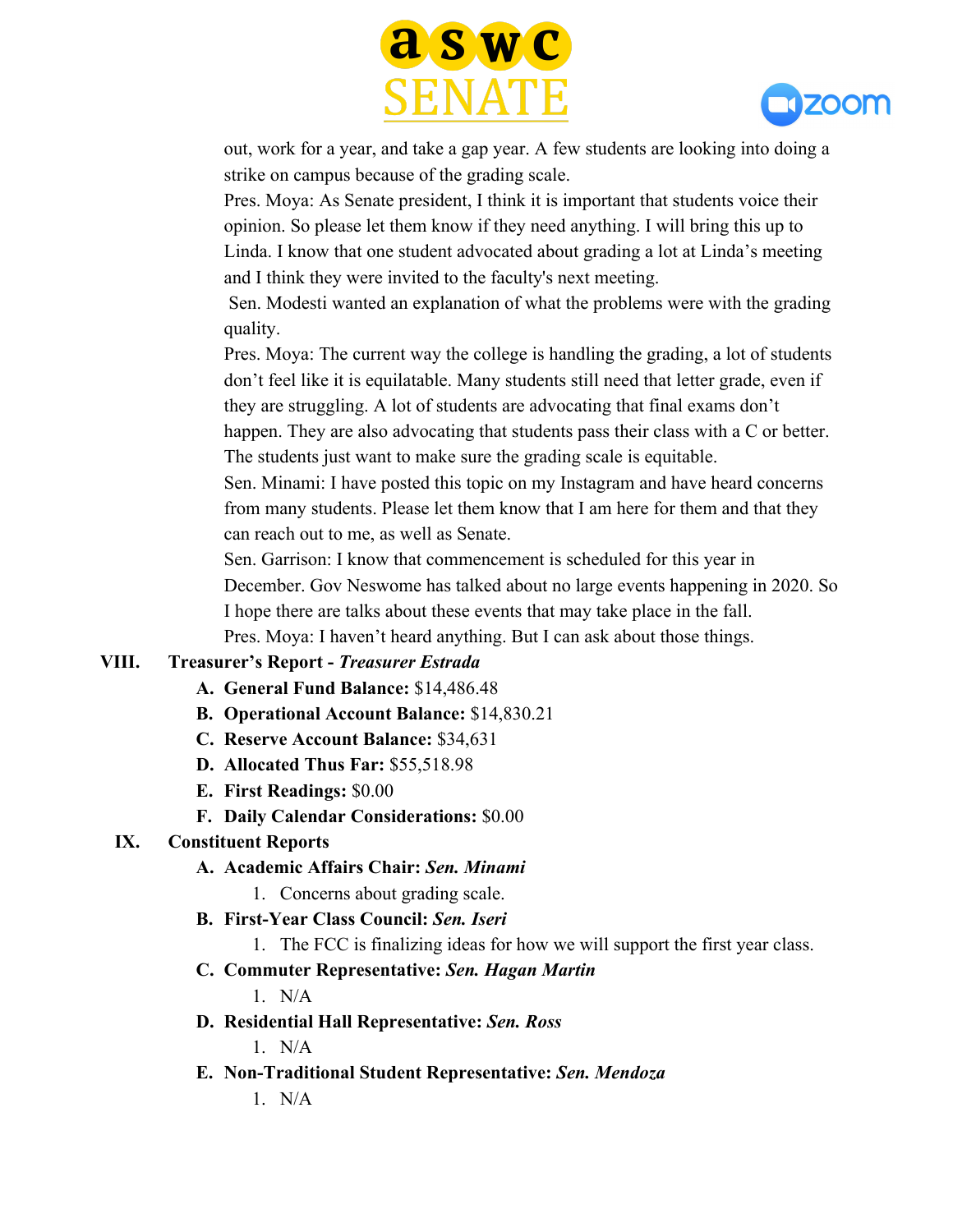



- **F. Student Body Representative:** *Sen.Torres* 1. N/A
- **G. Student Body Representative:** *Sen. Malone*  $1$  N/A
- **H. Student Body Representative:** *Sen. Modesti* 1. N/A
- **I. Student Body Representative:** *Sen. Green*  $1$  N/A

### **J. Inter-Club Council Representative:** *Sen. Royster*

- 1. ICC has elections on Wednesday for the new President and Vice President as well as our last meeting will be next week.
- **K. Diversity Council Representative:** *Sen. Garcia*
	- 1. Poet internships!
	- 2. Stipends for black students
	- 3. End of your celebration merch
- **L. Social Justice Coalition Representative:** *Sen. Segura*
	- 1. N/A
- **M. Media Council Representative:** *Sen. Garrison*
	- 1. MC is going through nominations and voting for the 2020-2021. We are reviewing budgets. We also have the final print of the Greenleaf review!!!
- **N. Poet Student Athlete Leadership Academy Male Representative:** *Sen. Eccles*  $1$  N/A
- **O. Poet Student Athlete Leadership Academy Female Representative:** *Sen. Angileri*

1. N/A

- **P. Inter-Society Council Female & Male Representative:** *Sen. Hidalgo & Sen. Alvarez*
	- 1. Updated isc regarding environmental action bill  $&$  contacted the committee asking for compromise.
	- 2. Update: they don't want to compromise with us.
	- 3. Have been communicating via GroupMe

# **X. Committee Reports**

# **A. Administrative –***Vice President Joachim*

1. Last week, Administrative Committee met to discuss more updates to the Constitution. We have been revising sections to the Constitution that appear to be redundant and reformatting it in a way that makes more sense. We will be continuing edits this week at our meeting.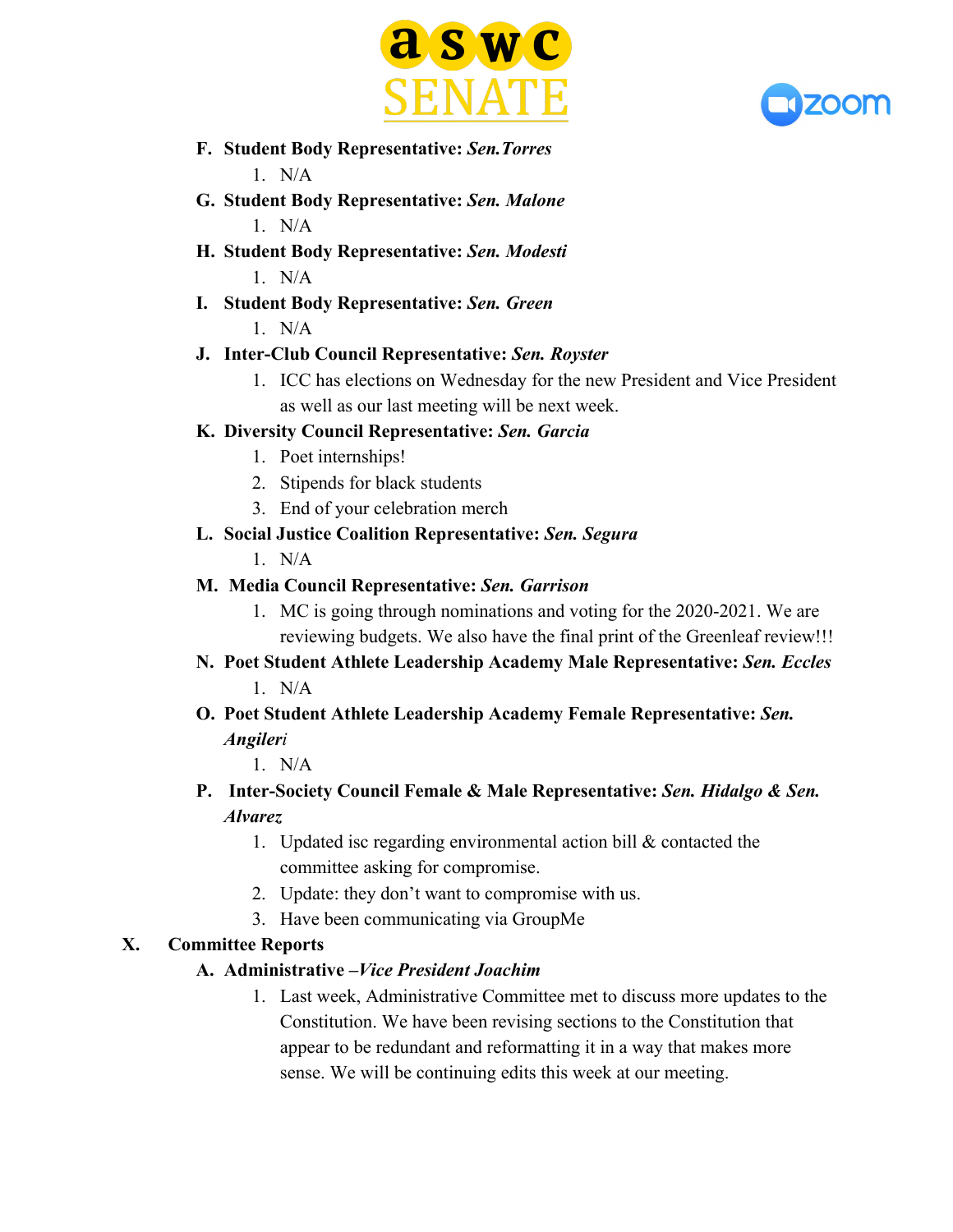



### **B. Budget-** *Treasurer Estrada*

- 1. Budget committee will meet tomorrow from 12:40 pm-1:30 pm. Everyone that is signed up will be reminded through SMS. The meeting will be held on zoom.
- 2. Pending Requests for this Tuesday: N/A

### **C. Campus Relations-** *Director Tejada*

1. Hey everyone! My main focus lately has been elections so I updated on that a lot last week! And once we come to a decision of a date to reopen the ballot I will send out a flyer for that. Once we have the winning candidates I will also be making flyers to announce them on Instagram. I have tried to update on specific things I have seen from other orgs and whittier, but let me know if there is anything else you'd like me to share. Thank you and stay safe and healthy!

### **D. Elections-** *Secretary Brost*

- 1. VP Joachim sent out this email:
	- a) To keep the student body up to date on the current status of the ASWC Spring 2020 elections, this statement has been drafted to explain next steps regarding the election. The ballot for elections closed on Friday at 8 PM. Throughout this process, we have been trying to ensure that every student on campus had equal access and opportunity to vote in these elections. To accomplish this goal, we advertised through all ASWC Senate channels and reached out to the communications department to have an email be sent to the student body letting them know that the ballot was open. Due to the ongoing Covid-19 pandemic, the school has been restricting emails and requiring that all updates be channeled through the Poet Updates emails. As a result, we were under the assumption that the Poet Updates email would be distributed on Friday notifying students that the ballot was available for voting. However, the Poet Update was not distributed until Saturday morning, meaning students were not adequately notified of the ASWC Senate ballot being open. We understand not all students utilize social media, and as a result, may not have known about the ballot being open. As a result, we will be reopening the ballot this week for 24 hours after an email is distributed to the student body to allow for students to vote who may not have been able to. The day of the reopening will be determined by the date we are authorized to send the email. We are currently working with the Dean of Students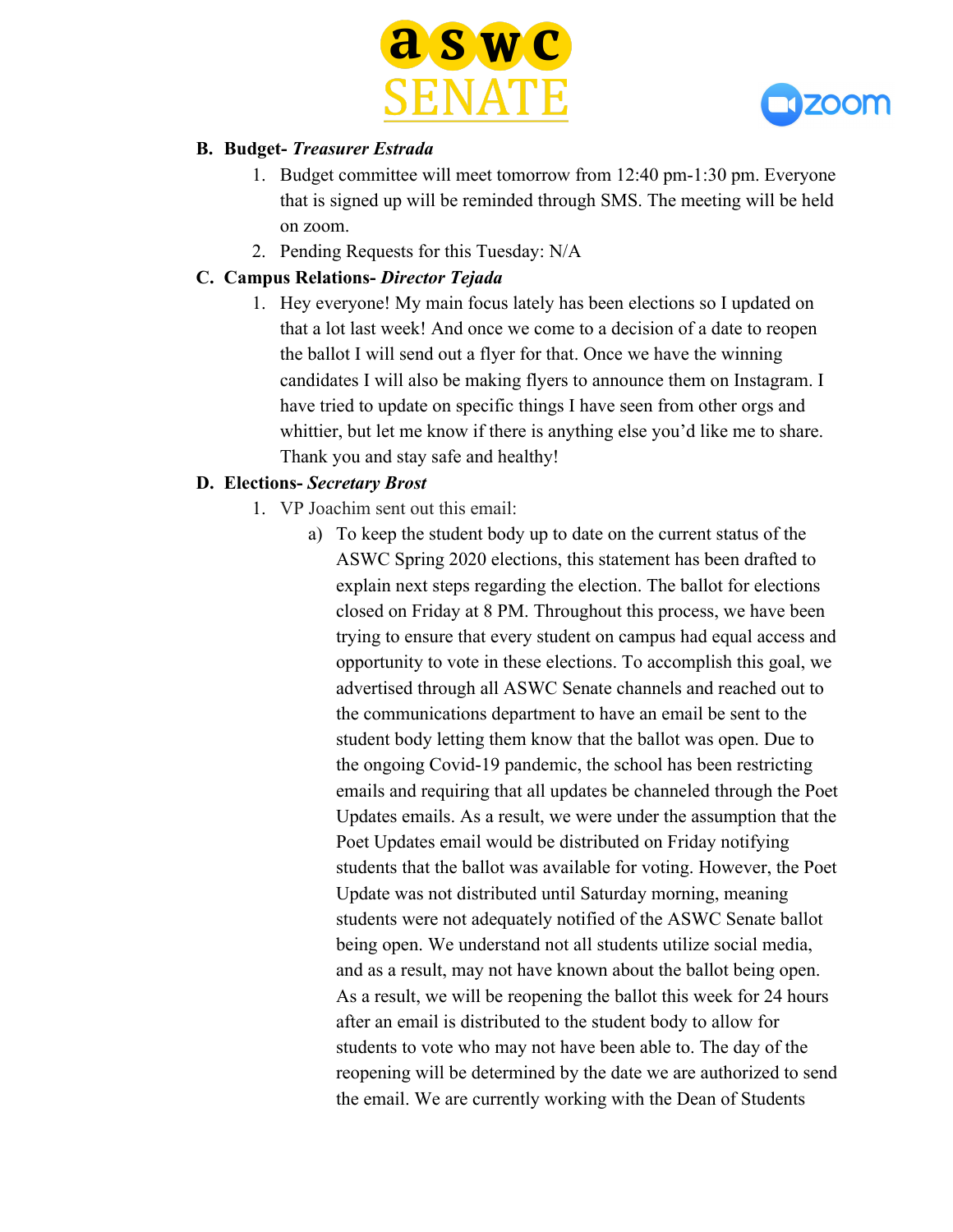



Office and the Communications Department to ensure proper communication to the student body will be followed. A request has been made for ASWC Senate to send an email separate from the Poet Updates. We are currently working on receiving authorization for this request, and will have another update later this afternoon (4/20/2020) once we have the date confirmed for the email so we can reopen the ballot. I appreciate everyone's understanding with this situation, and feel free to reach out to me if you have any questions or concerns.

### **E. Program Board –** *Director Gil*

- 1. The winner of our challenge Kelsi Ikeda, she will be choosing an organization to donate to.
- 2. On our story is the virtual leadership advance workshop presented by the office of student engagement! Check our story for more details and resources! It will go on until Wednesday!
- 3. Tomorrow we will have another week of care package RSVPs open up!
- 4. On Wednesday one of our Directors will be hosting a live story that you can participate in to receive some goodies from Local Fixture.

### **F. Advocacy-** *President Moya*

- 1. We are meeting on Wednesday at 4:30 pm.
- 2. Please have students have any concerns to contact me.
- 3. Or let me know if there are any students you want me to connect with.

# **G. Culinary-** *Sen. Malone & Sen. Torres*

 $1$  N/A

# **H. Student Feedback Committee-** *Sen. Modesti*

- $1$  N/A
- **I. Student Finance Committee-** *Tres. Estrada*  $1$  N/A

# **J. Environmental-** *Sen. Casserly-Simmons*

- 1. Postponing Greenleaf Bill to finalize it.
	- a) Waiting for the business office to respond to my email about one part of the bill.

# **XI. First Readings**

**A.** N/A

# **XII. Daily Calendar Considerations**

**A.** N/A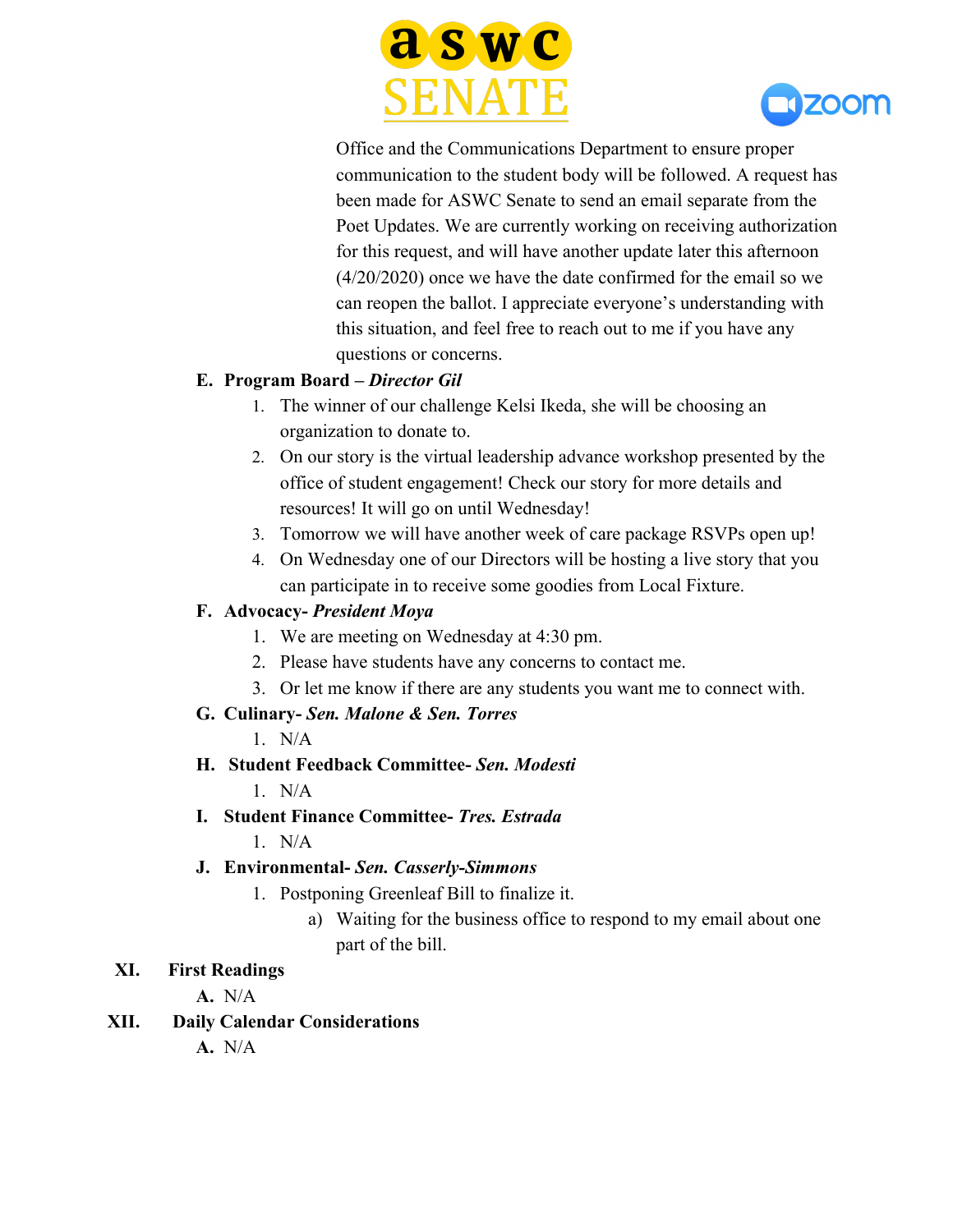



#### **XIII. Misc. Business**

#### **A.** *Masks Donation:*

1. Sen. Hagan-Martin reached out to Tres. Estrada says that her Uncle makes disposable face masks to donate to hospitals. Tres. Estrada said we can afford to buy 3,000 face masks. These masks are FDA approved. Sen. Hidgalgo: I think this is a great idea. I think we should call PIH because they are local.

Sen. Garrison: I would say that we should possibly donate a majority of the masks to PIH because they just open a new testing site.

Pres. Moya: PIH just posted that they are in the green for masks. They update this page daily. But I can still contact them and see if they know any hospitals that we could reach out to who are in need.

Tres. Estrada: How much are gowns?

Pres. Moya: I have no idea.

Rep. from Public: Can you explain where the masks are coming from and what it is going to say when we donate them? Is it Senate or Whittier College?

Sen. Hagan-Martin: My Uncle reached out to me. He has a bunch of masks that are FDA approved.

Pres. Moya: And the Senate eboard thought that it would be good to donate them to a hospital because they are a one time use item.

Sen. Garrison: We don't know if we are going to have to come to school for face masks. So I do think that we should have some supplies for students.

Pres. Moya: The name that the masks would be donated under would be Whittier College Senate.

VP Joachim: Sen. Garcia said that we should support the student body even if they are one time use. One thing I saw is that we could stick them in bathrooms.

Tres. Estrada: Are we looking to buy 6,000 instead of 3,000?

Sen. Hidalgo: I think that is hard to decide where they need to go. If you all are still online, it wouldn't make sense for you all to keep them. I think we should donate them to hospitals because they are in desperate need for them.

Sen. Garcia: The masks can be donated to faculty workers.

Sen. Casserly-Simmons: I would be worried about students taking more than they need if they were in the bathroom.

Pres. Moya: We have access to 50,000 masks but we can't afford them. So that is why we said 3,000.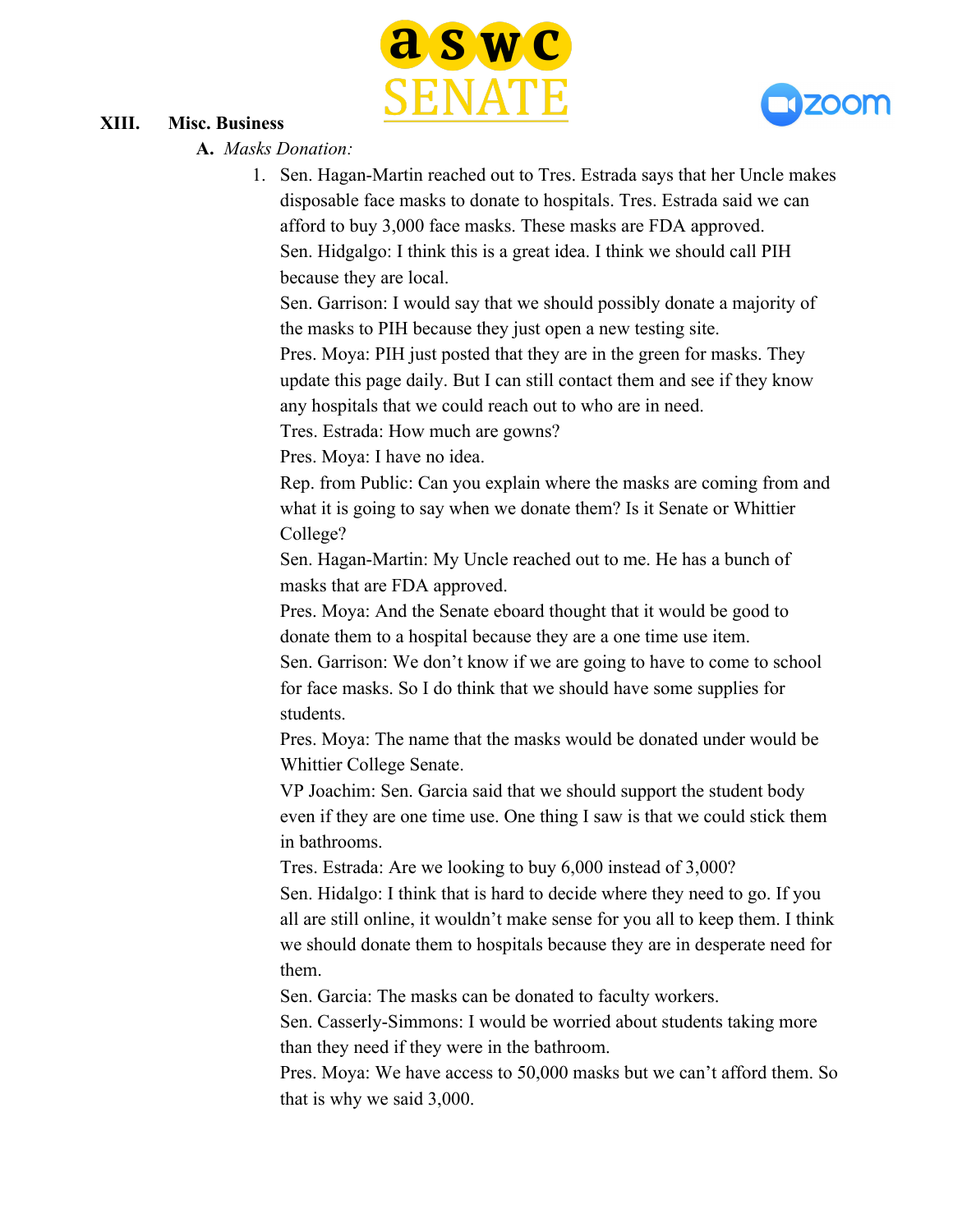



Sen. Casserly-Simmons: I think regardless of how many masks we get,  $\frac{3}{4}$ should go to hospitals and the rest should go to workers who are exposed daily on the campus.

Ashley: I was going to say that I agree with Dalton.

Sydney: I agree with a lot of those statements. But I think we can think of ways to get students cloth masks. But with that, there would have to be some education.

Sen. Hagan-Martin: I completely understand that. With the disposable ones, I can get those right now. But for the cloth ones, I would have to go through a different provider.

Sen. Eccles: I think it is important to give masks to the faculty workers and to the students who still live on campus.

Pres. Moya: I know that eboard was looking into getting reusable face masks for the student body. But the problem is finding a vendor who could do that. I like the idea of getting 3,000 masks. Keeping 1,000 on campus and donating the rest. It will be eboard who carries this out so I do want to recognize our limitations. Please reach out if you have any ideas. Sen. Torres: A place you can potentially donate the masks are LA Union Medical center because they are helping the homeless community. VP Joachim: Are we okay with donating the ⅔ to the homeless population or hospitals and keeping the ⅓ for the Whittier College community?

Alright! Cool. We will do that.

Pres. Moya: Is there anyone who wants to volunteer in connecting with any of these places?

VP Joachim: Ashley does.

Sen. Garcia: Can we explain who we are donating these masks to? Pres. Moya: The ⅓ would go to facilities. I will work with them and res. Life. The Whittier College community would get 1,000. And I think the places you all named off, we'll donate the rest (2,000). We will contact them and see how much masks they need.

Alyssa: My cousin works at PIH and they need some masks. So is it a possibility that we could still give it out to them?

Pres. Moya: According to social media, they are in the green for face masks.

Sen. Garcia: I can get in contact with Gina.

Pres. Moya: To confirm, D will reach out to Gina to find local orgs who could use the donation. Ashley will reach out to LACUS and Miranda will reach out to IFC.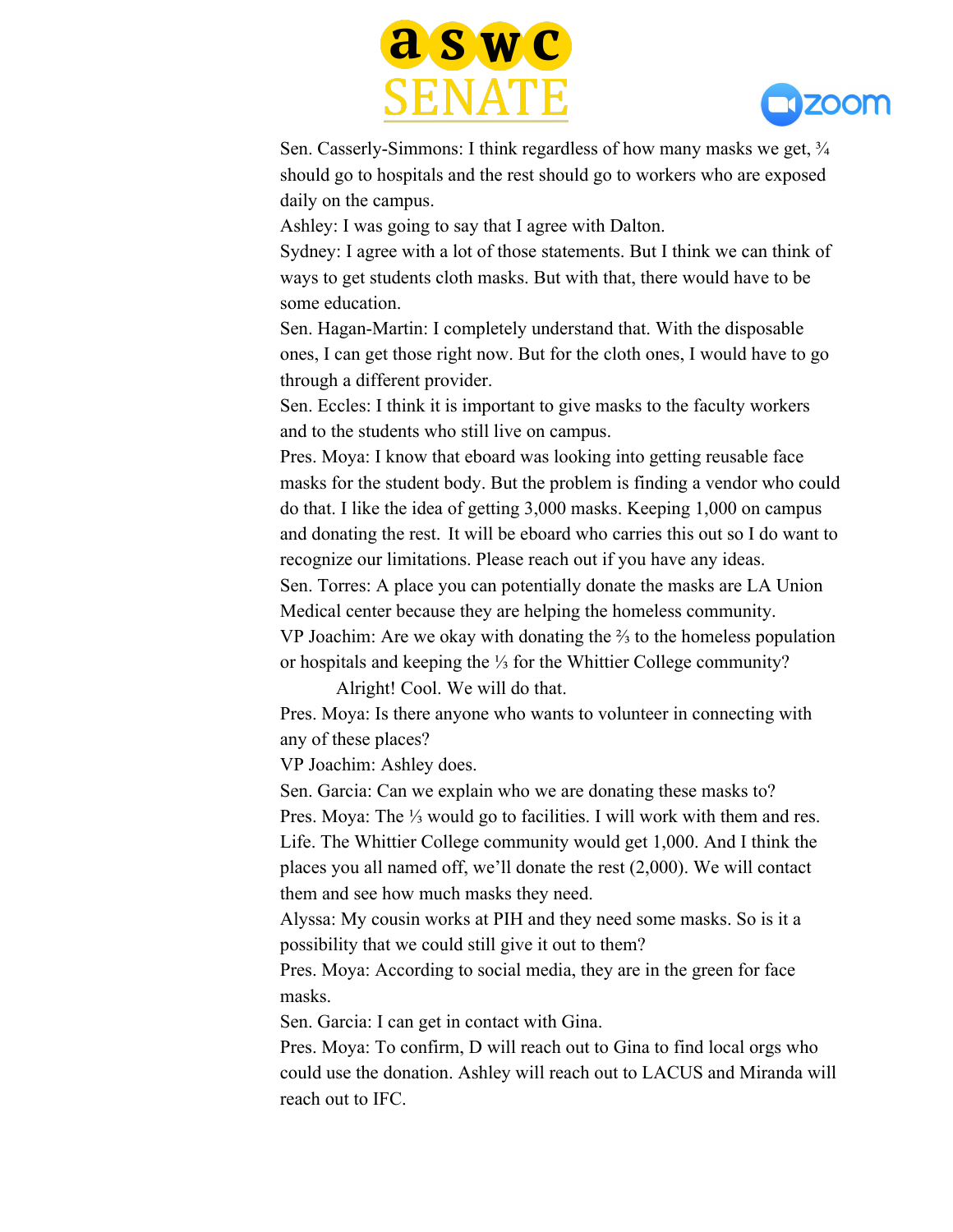



- **B.** *Writing Program:*
	- 1. Sen. Garrison talks about how Professor Eastman may be losing his job. He was the director of the writing program for WC's 1st years. She stated that he is dedicated to the program and helping students develop their writing from all levels into college level writing. She personally wouldn't be the same student without this program, nor would any of us really. Sen. Garrison believes that this is an essential part of whittier college and what sets us apart from other schools.

Sen. Garrison: The College has determined his position at the school as non-essential and he will no longer be returning to Whittier College because he's not in the budget. Therefore, the writing program will either die, or maybe continue in CAAS. I wanted to voice my concerns because this is a huge part of our academic curriculum and also because Professor Eastman is an essential part of our Whittier College experience. Even if we can not save Eastman, I want at least there to be an adequate version of the program to help students and not let the program die all together. Gil Gonzales may be taking over the program but he is also in charge of the Theater. So my concern is that he won't have any time for this. I also heard that Prof. Eastman may or may not be let go. Why can admin not afford this writing program that Pref. Eastman has put forth if they are getting that money from the Care Act?

Alia Benz: This is my first time attending a Senate meeting and I am here on behalf of the writing associates. I think this will hurt Whittier's rep. if we get rid of this writing program. I know that whoever we appoint to this position, they need to be dedicated. I would be upset if this is something that died this year.

Sydney Thiroux: This is my first time attending a Senate meeting as well. I have been a writing associate for two semesters. The fact that we have to fight for a writing program blows my mind. Being able to write your mind is part of the Whittier College experience. Becoming a writing associative has made me a better writer. This has made me and other students more confident in their skills.

Anionetter Flores: This is my first time attending a Senate meeting, just like the others. Even though I have done the writing program for a short time, it is near and dear to my heart. Any type of business you go into, they look at your writing skills, communication skills, and more. That is what the writing program has done and more. This program helped my confidence in writing. It would be so terrible to see it go down the drain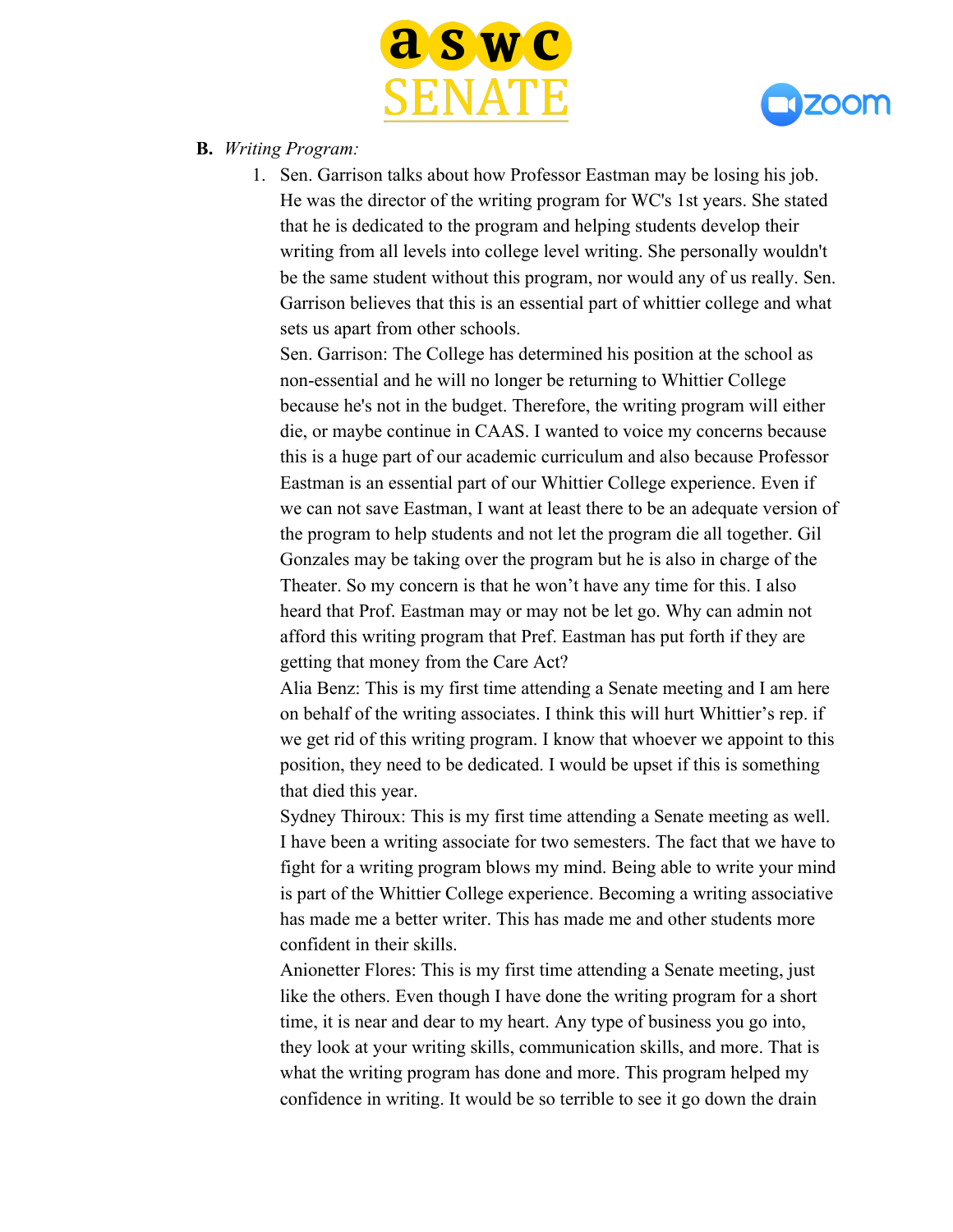



and not be here anymore because it is so essential nowadays. Pres. Moya: Thank you for all that spoke and came to this meeting. The funding for the Care Act can **only** go to students who are in financial need and nothing else. Deanna actually touched base with Sal Johston. He will be joining us next Monday to answer any questions. For any of the students that came today, please feel free to come to the next meeting. He has said that there is no discussion of canceling this program for first year students. And we will also be having a town hall where you all could voice your concerns.

Sen. Minami: I think that it is great to see how many students have concerns about this program ending. So please feel free to come to the advocacy committee and please come back to the following Senate meeting next week.

Pres. Moya: I will also discuss this Linda in our next meeting. In our last meeting, she did let me know that all positions are frozen, no one would get fired, they are just not hiring right now. So I will ask her about that. Sen. Garrison: In the light that Sal is going to be coming to the next meeting, I want to show you all the Greenleaf review. We have had many people submit their works. Pick up your copy, tomorrow is the last date to input your address. This just shows how Whittier College has many great writers. There are almost 150 pages of writing in the book. Sen. Garrison shows the table the Greenleaf review and how it looks. Sen. Garrison: I'm glad that they don't want to get rid of the program at all. But this program has been mistreated from time to time again. Volunteers do this program and do not get paid at all for doing it, we have to go to classes with the students, and help them with their writing. Thank you so much for letting Sal know about this. I do want to request that possibly that Gil could come because he is supposed to be the one taking it over.

Sen. Minami: Thank you again Kat for everything and bringing this conversation to attention. We want to make sure that students do get credit and paid for their time while doing this.

2. Pres. Moya: If any of you know of students, clubs, orgs, or professors who had had to take money out of their pocket to pay for additional costs, like upgrading their Zoom, please let them know that they can be reimbursed for that.